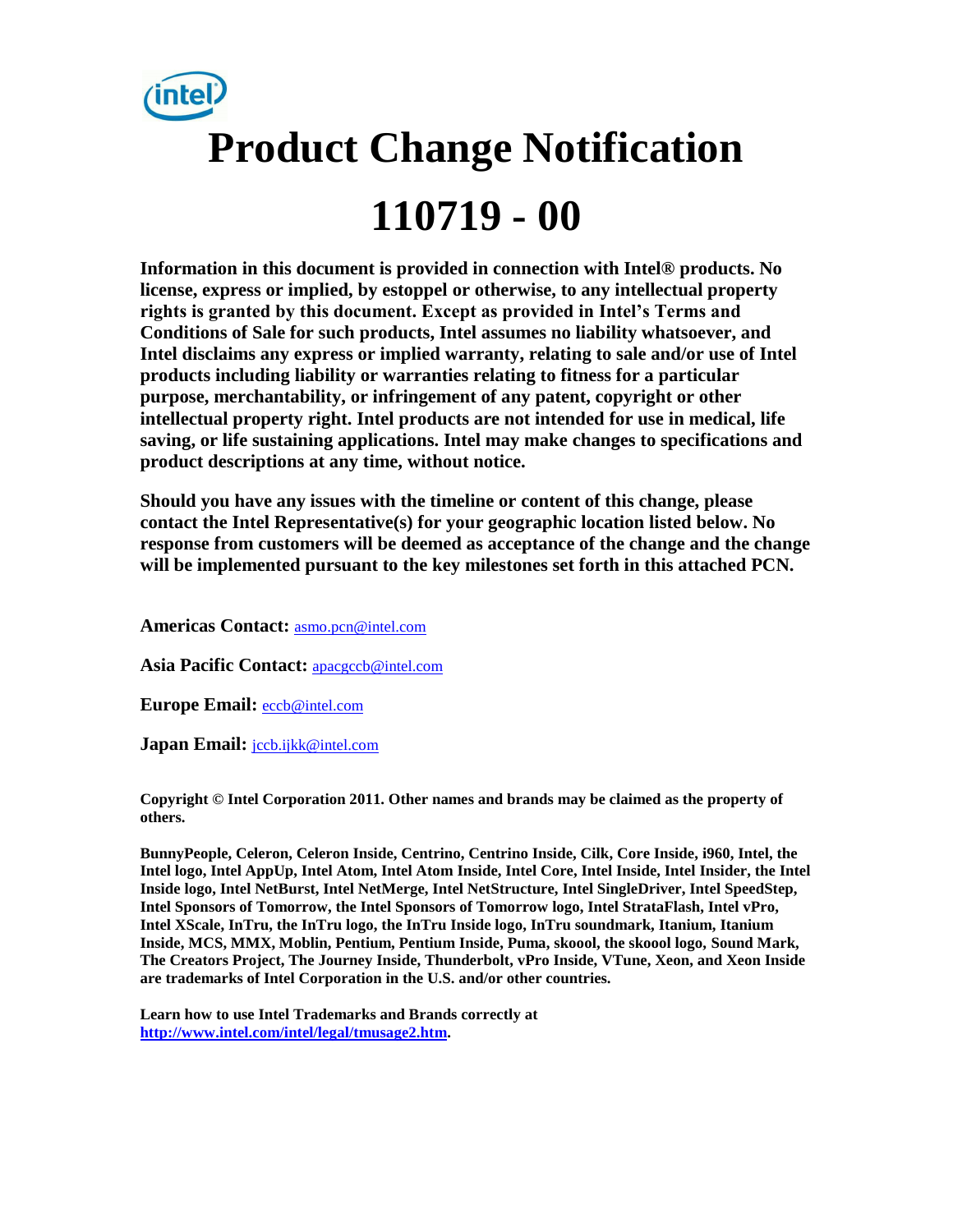# **Product Change Notification**

| <b>Change Notification #:</b> | $110719 - 00$                                               |
|-------------------------------|-------------------------------------------------------------|
| <b>Change Title:</b>          | Intel <sup>®</sup> Desktop Board D510MO, Intel <sup>®</sup> |
|                               | <b>Desktop Board D510MOV</b>                                |
|                               | <b>PCN 110719-00, Label</b>                                 |
|                               | <b>New KC Certification Labeling</b>                        |
| <b>Date of Publication:</b>   | <b>June 03, 2011</b>                                        |

**Key Characteristics of the Change:** Label

#### **Forecasted Key Milestones:**

**Date Customer Must be Ready to Receive Post-Conversion Material:** Jun 20, 2011

#### **Description of Change to the Customer:**

Intel has implemented the following change: New KC certification labeling on motherboard, box and carton.

**New KC Logo**



KCC-REM-CPU-DXXXXXXX

Where DXXXXXXX = Product Name

#### **Customer Impact of Change and Recommended Action:**

Intel will attempt to deplete pre-conversion material before shipping post-conversion material but there is a possibility of Intel shipping mixed inventory. Therefore, customers will need to manage and migrate to the post-conversion material as soon as possible.

For your information only. No change to form fit or function. No change to Intel Ordering codes.

Milestone dates are estimates and subject to change based on business and operational conditions.